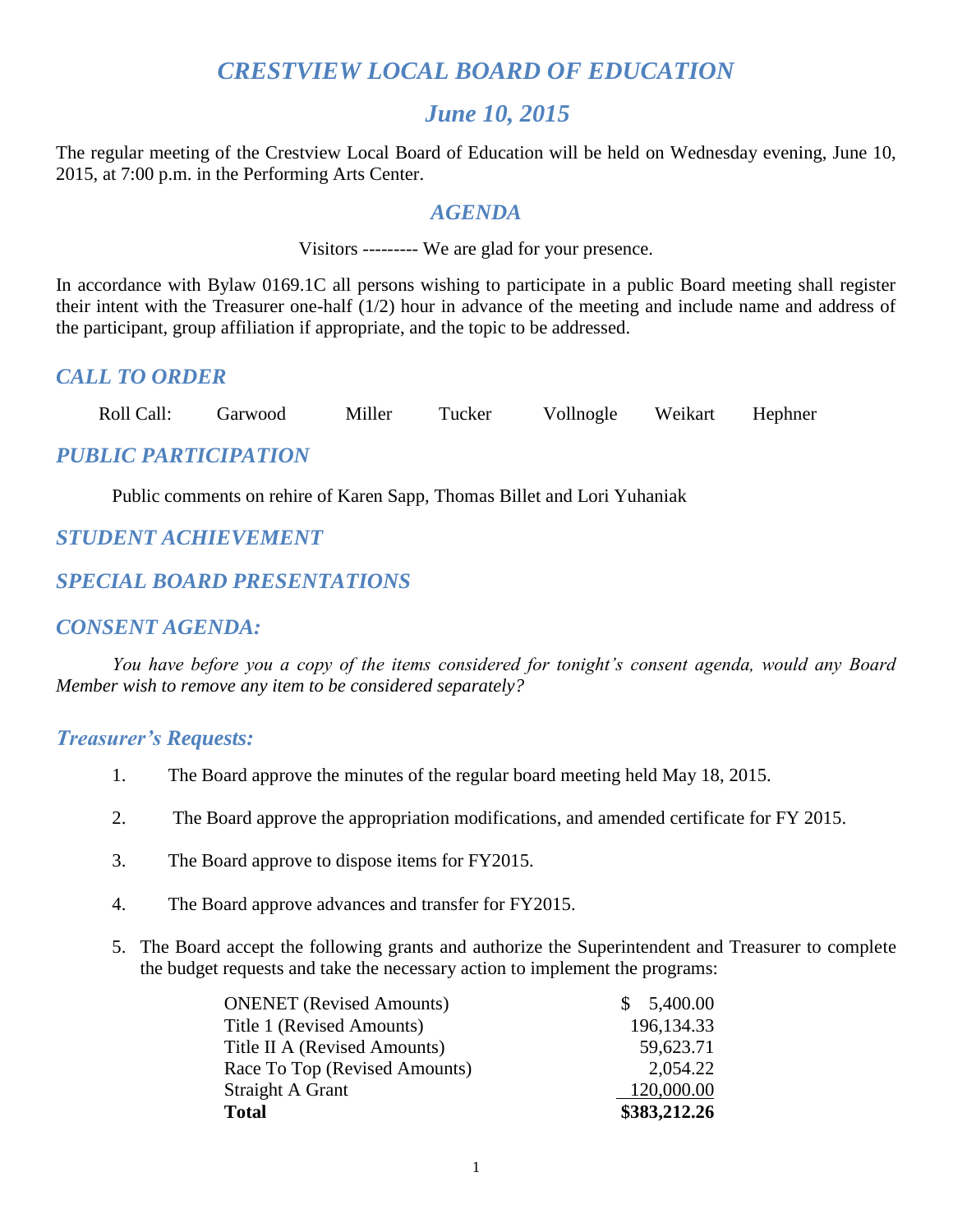6. The Board approve Temporary Appropriations for FY 2016 as prepared and presented by the Treasurer as follows:

| General Fund                       | \$3,500,000.00 |
|------------------------------------|----------------|
| <b>Bond Retirement</b>             | 210,000.00     |
| Permanent Improvement              | 300,000.00     |
| Lunchroom                          | 200,000.00     |
| 007 Special Trust Funds            | 4,000.00       |
| <b>Public School Support Funds</b> | 40,000.00      |
| Self Insurance Fund                | 500,000.00     |
| <b>Classroom Facilities</b>        | 40,000.00      |
| Athletics                          | 40,000.00      |
| M.S. Library Enrichment            | 2,000.00       |
| E.S. Library Enrichment            | 2,000.00       |
| 432 – EMIS Subsidy                 | 2,500.00       |
| $572 -$ Title I                    | 70,000.00      |
| $590 -$ Title II A                 | 18,000.00      |
| <b>Total All Funds</b>             | \$4,928,500.00 |

# *Superintendent's Requests:*

- 1. The Board accept the resignation of Kathleen Rotellini, CES Instructional Tutor effective for the 2015- 2016 school year.
- 2. The Board accept the resignation of Alice Haldiman, CES Cafeteria Server effective for the 2015-2016 school year.
- 3. The Board approve the following certificated personnel to be granted a continuing contract beginning the 2015-16 school year according to salary schedule as recommended by John A. Dilling, Superintendent:

Jacklynn Mercer

4. The Board approve the reassignment of the following licensed personnel, effective the 2015-16 school year:

Shawn Louk, CES 2<sup>nd</sup> Grade Teacher to CES 3<sup>rd</sup> Grade Teacher

5. The Board approve the following licensed personnel to be granted a one (1) year limited contract basis for the 2015-16 school year according to the established wage rate; pending receipt all required reports:

> Kathleen Rotellini – Elementary School Teacher Denise Crawford – Elementary School Teacher Ryan McCullough – CHS Social Studies Teacher

6. The Board grant pupil activity contracts to the following nonteaching personnel for the 2014-15 school year as per salary schedule for the assignment designated pursuant to O.R.C. 3313.53; all required reports are on file:

Bryan Teeters – Indoor Drumline – 2 positions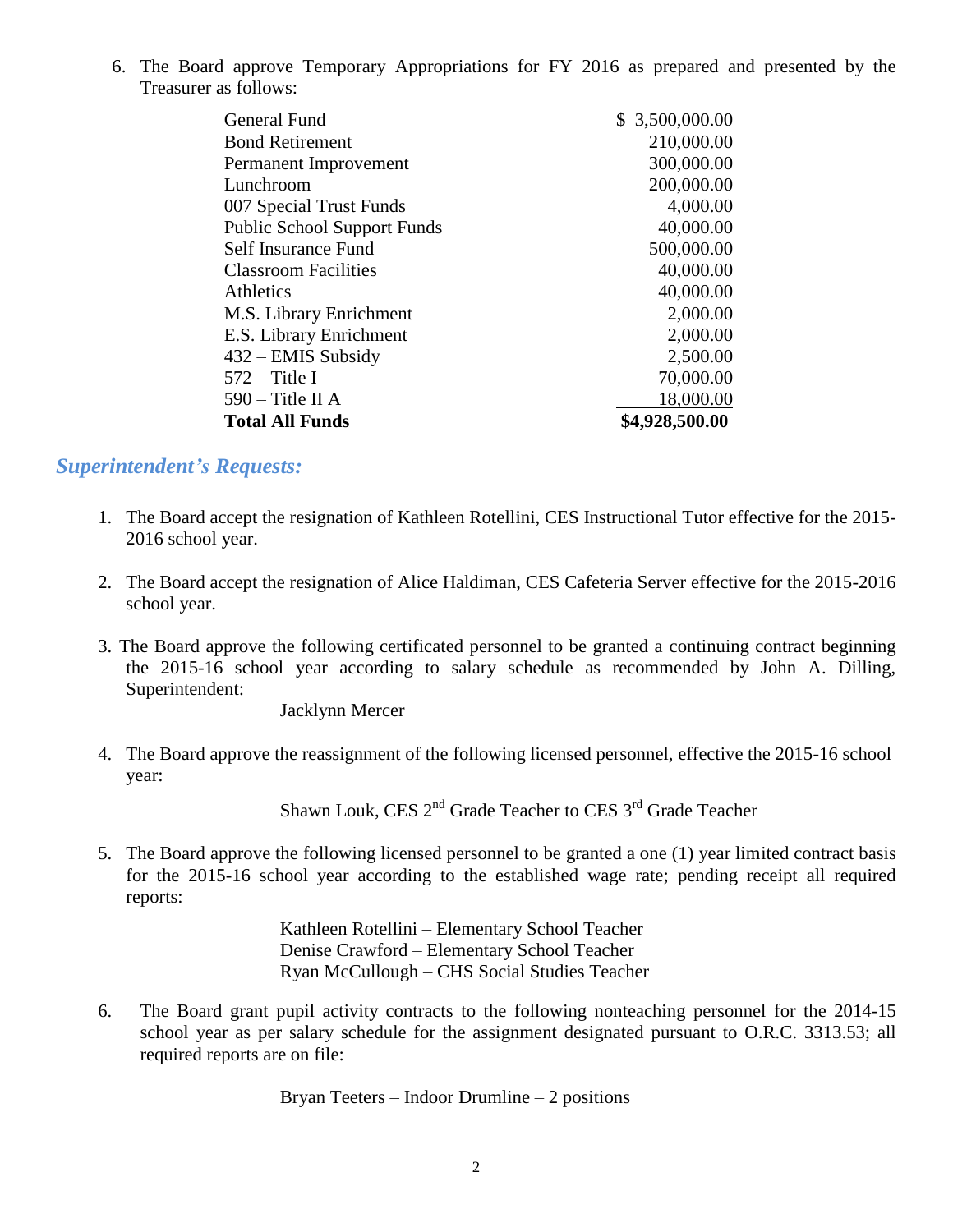7. The Board grant supplemental contracts to the following certificated personnel for the 2015-16 and 2016-17 school years as per salary schedule for the assignment designated; all required reports are on file:

> Richard Gates – CHS Varsity Girls Head Basketball Coach Paul Cusick – CHS Varsity Head Football Coach Herman Miller – CHS Varsity Boys Head Basketball Coach Wayne Biser – CHS Varsity Head Golf Coach Dominic Perry – CHS Varsity Power Lifting Coach

8. The Board grant supplemental contracts to the following certificated personnel for the 2015-2016 as per salary schedule for the assignment designated; all required reports are on file:

> Dawn Moore – CHS Academic Challenge Team Coach Jamie Perna – CHS Art Club Eric Bable – CHS Band Director Eric Bable – CHS Spring Musical Director Kathryn Vrabel – CHS French Club Jill Colaneri – CHS Freshman Class Advisor Katherine Bennett – CHS Librarian/Multi-Media Phylicia Joy – CHS Math Club Advisor Phylicia Joy – School Detention Monitor Jacklynn Mercer – CHS National Honor Society Jacklynn Mercer – CHS Prom Sheena Montgomery – CHS OGT Intervention Summer School Teacher (2015) Sheena Montgomery – CHS Sophomore Class Advisor Laura Nappi – CHS Senior Class Advisor Laura Nappi – School Detention Monitor Ann Hall – CHS Spanish Club Advisor Ann Hall – CMS Drama Club Tanja Simione – CHS Varsity Girls Head Track Coach Dominic Perry – CHS Varsity Assistant Football Coach Dominic Perry – Community Weight Room Manager Dominic Perry – CMS Weight Lifting Coach Matthew Evans – CHS Varsity Assistant Football Coach Allison Lemaster - CMS Intervention Summer School Teacher (2015) Allison Lemaster – CMS Fall Sports Combined  $5<sup>th</sup>/6<sup>th</sup>$ Allison Lemaster - CMS Winter Sports Combined  $5<sup>th</sup>/6<sup>th</sup>$ Allison Lemaster – CMS Spring Sports Combined  $5<sup>th</sup>/6<sup>th</sup>$ Tobin Bacon – CMS Head Football Coach Jill Hall – CMS Librarian Media Herman Miller – CMS Math Club Cynthia Straney - CMS 8<sup>th</sup> Grade Girls Basketball Coach Cynthia Straney – CMS  $7<sup>th</sup>$  Girls Volleyball Coach Cynthia Straney – CMS Girls Track Coach Stephanie Stewart – CMS Intervention Summer School Teacher (2015) Stephanie Stewart – CMS 8<sup>th</sup> Grade Girls Volleyball Coach Stephanie Stewart – CMS Student Council Advisor Gregory Woolman – CMS Assistant Football Coach Gregory Woolman – CHS Varsity Boys Head Track Coach Gregory Woolman – CMS  $8<sup>th</sup>$  Grade Boys Basketball Coach Sarah Ress – CMS Art Club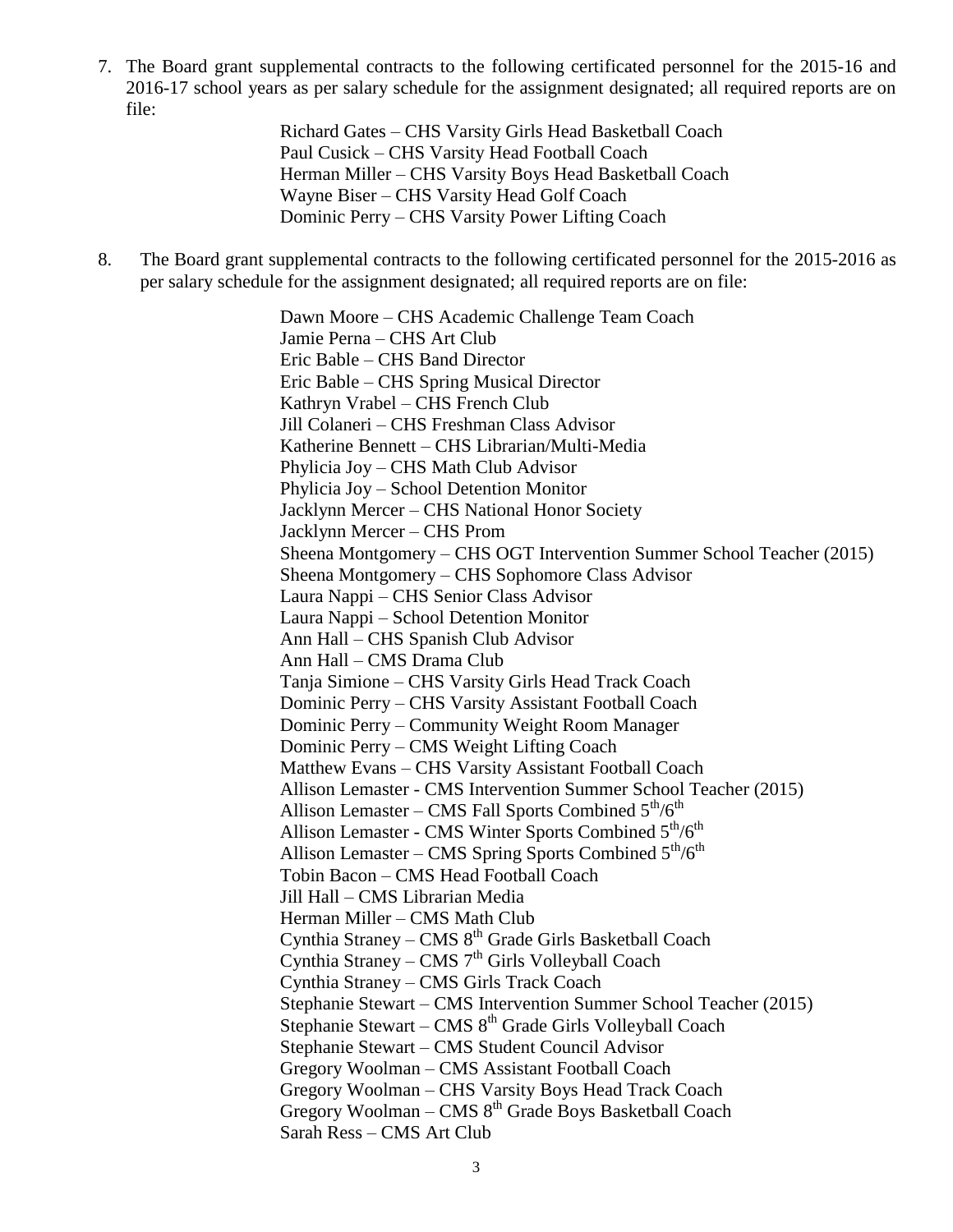Sarah Ress – CMS Yearbook Lisa Campbell - CES Kindergarten Registration (2015) Ashley Bartholomew – CES Kindergarten Registration (2015) Ashley Bartholomew - CES Intervention Summer School Teacher (2015) Ben Corll - CES Kindergarten Registration (2015) Benjamin Corll - CES Intervention Summer School Teacher (2015) Janet Leipheimer – Community Engagement Coordinator Janet Leipheimer – District Wellness Coordinator Janet Leipheimer - CES Kindergarten Registration (2015) Richard Gates – Title 1 Coordinator Colby Adams - CES Kindergarten Registration (2015) Colby Adams - CES Intervention Summer School Teacher (2015) Lisa Hughes – CES Librarian/Multi Media Darren Miller – District On-Line Learning Coordinator Ryan McCullough – Freshman Football Coach

9. The Board grant pupil activity contracts to the following nonteaching personnel for the 2015-16 school year as per salary schedule for the assignment designated pursuant to O.R.C. 3313.53; all required reports are on file:

> Daryl Miller – CHS Computer Club Gerard Grimm – CHS Freshman Boys Basketball Coach Jess Leon – CHS Freshman Football Coach Alisha Auer – CHS Varsity Head Volleyball Coach Alisha Auer – CMS  $7<sup>th</sup>$  Grade Girls Basketball Coach McKenzie Cross – CHS JV Volleyball Coach Miranda Barnett – CHS Freshman Volleyball Coach D Lowell Bacon – CHS Varsity Assistant Football Coach Mandie LaNeve – CHS Varsity Girls Head Soccer Coach Theresa Dallies – CHS Varsity/J.V. Fall Sports Cheerleading Advisor James Gates – CHS Varsity Assistant Girls Basketball Coach Janet Muntean – Student Safe Driving Program Co-Coordinator Cindy Schmidt - Student Safe Driving Program Co-Coordinator Jamiel Radman – CMS  $7<sup>th</sup>$  Grade Boys Basketball Coach Jamiel Radman – CMS Boys Track Coach Brenda Stewart – Ticket Taker/Seller Aricka Gates - CMS 7<sup>th</sup>/8<sup>th</sup> Fall Sports Cheerleading Advisor

10. Request: The Board grant permission to the following to transport students by private vehicle during the 2015-16 school year:

Wayne Biser – Golf

11. The Board approve the following as non-paid volunteers for the 2015-16 school year; all required reports are on file:

> Richard Ferris – Volunteer Assistant Football Coach Geraldyne Sickle - Volunteer Assistant Volleyball Coach

12. The Board grant permission to ACCESS the authority to install, operate, maintain, repair and replace network equipment in each school building.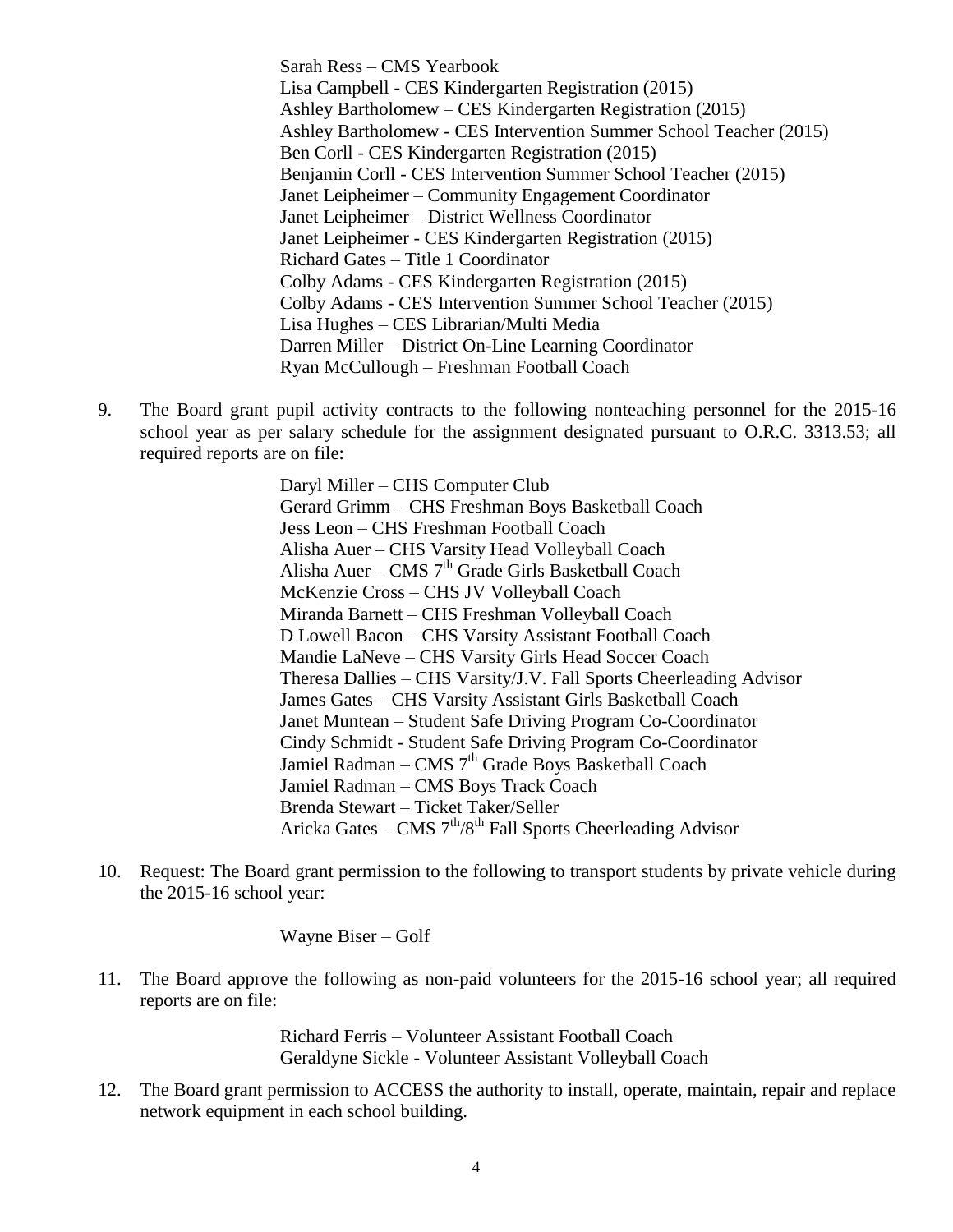13. The Board approve a resolution to adopt the statement of agreement to participate in the School Lunch Program and to provide free and reduced-price meals effective for the 2015-16 school year.

> To appoint Darlene Peddicord, Cafeteria Supervisor, to review the applications. To appoint John A. Dilling, Superintendent, to administer fair hearing process.

- 14. The Board approve to adopt the Administrative Handbook as presented effective July 1, 2015.
- 15. The Board approve to adopt the Central Office Handbook as presented effective July 1, 2015.

# **END of CONSENT AGENDA**

Recommend the Board approve the consent agenda as presented:

| Moved by | second by ______ to approve consent agenda. Vote yes: |                  |        |  |
|----------|-------------------------------------------------------|------------------|--------|--|
| Vote no: | Absent:                                               | Motion carried . | Failed |  |

# *Treasurer's Requests/Recommendations not included in Consent Agenda:*

1. Recommend: The Board approve financial reports and investments as prepared and presented.

| Moved by | , second by         | Vote yes: |                |        | Vote no: |  |
|----------|---------------------|-----------|----------------|--------|----------|--|
|          | Absent <sup>.</sup> |           | Motion carried | Failed |          |  |

#### 2. Recommend: The Board accept donations from:

| a. A Plus Powder Coaters   | \$100.00 CHS Football for Banners                                                            |
|----------------------------|----------------------------------------------------------------------------------------------|
| b. Anonymous               | \$125.00 CHS Track                                                                           |
| c. PTO                     | \$418.05 to CES Public School Support for field trips                                        |
| d. PTO                     | \$1400.94 to CMS Public School Support for field trips                                       |
| e. Curtis & Tiffany Kaiser | \$250.00 to Don Kaiser Scholarship Fund                                                      |
| f. Donna Slagle            | \$500.00 to CHS Volleyball                                                                   |
| g, Randall D. Hart         | \$100.00 CHS Football for Banners                                                            |
| h. Anonynous               | 50.00 CMS Athletics                                                                          |
| i. Haulin' Apps Farm       | \$100.00 CHS Football for Banners                                                            |
| (Scott & Jan Schaefer)     |                                                                                              |
|                            |                                                                                              |
|                            | Moved by _____, second by _____. Vote yes: _____, _____, _____, _____, _____. Vote no: ____, |

\_\_\_\_\_, \_\_\_\_\_\_, \_\_\_\_\_\_\_. Absent: \_\_\_\_\_\_, \_\_\_\_\_\_. Motion carried \_\_\_\_\_\_. Failed \_\_\_\_\_.

3. Recommend: The Board approve to appoint delegate, and delegate and  $\alpha$ alternate to OSBA Capital Conference in Columbus, Ohio, November, 2015.

Moved by \_\_\_\_\_, second by \_\_\_\_\_. Vote yes:  $\frac{1}{\sqrt{2}}$ , \_\_\_\_, \_\_\_\_, \_\_\_\_, \_\_\_\_, \_\_\_\_. Vote no: \_\_\_\_, \_\_\_\_\_, \_\_\_\_\_, \_\_\_\_\_\_\_. Absent: \_\_\_\_\_\_, \_\_\_\_\_\_. Motion carried \_\_\_\_\_. Failed \_\_\_\_\_.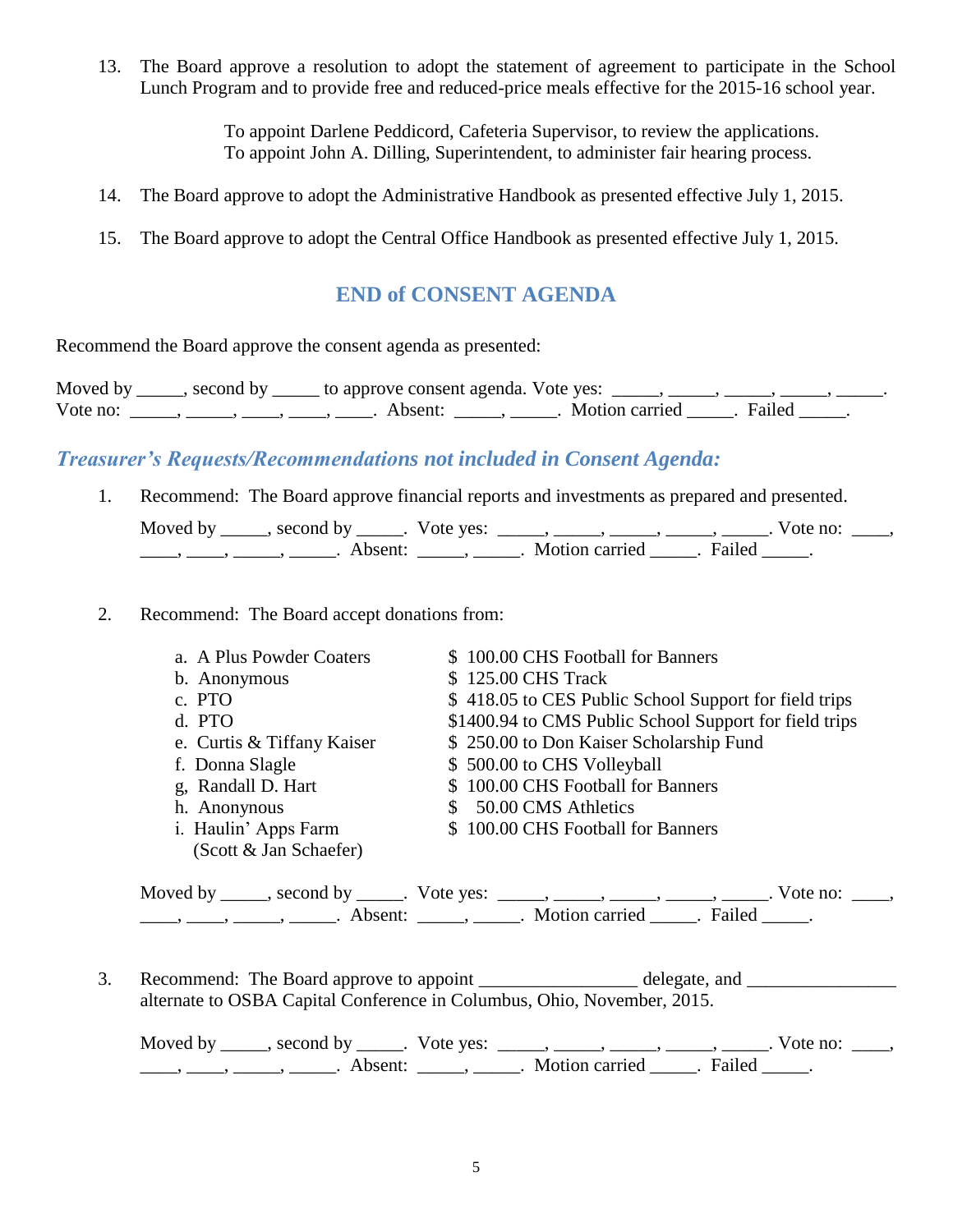4. Recommend: The Board approve the following resolution to approve participation in the OME-RESA Cooperative Purchasing Program:

#### **DECLARING AN INTENT TO COOPERATE WITH OME-RESA ITC TO CONTINUE COOPERATIVE SERVICES FOR FY2016**

**WHEREAS,** OME\_RESA ITC, being organized as a Council of Governments under Chapter 167 of the Ohio Revised Code, hereby offers services to educational and government entities of Ohio;

**WHEREAS,** these services are of a cooperative nature; and

**WHEREAS,** specific services are identified by a checkmark and are provided through a contract between OME\_RESA and the school system identified below:

#### **OME-RESA Cooperative Purchasing Program – The greater of \$75 or 30 cents per ADM**

The OMERESA Cooperative Purchasing Program encompasses classroom/office, maintenance, health, science, and media technology products. This program also includes bus bids, cafeteria food and small wares, library book discounts and the electric program. Catalogs are located on the OME-RESA Website and are only accessible to district personnel.

Moved by \_\_\_\_\_, second by \_\_\_\_\_. Vote yes:  $\_\_\_\_\_\_\_\_\_\_\_\_\_\_\_$  \_\_\_\_\_, \_\_\_\_\_, \_\_\_\_. Vote no:  $\_\_\_\_\_\$ \_\_\_\_\_, \_\_\_\_\_\_, \_\_\_\_\_\_\_. Absent: \_\_\_\_\_\_, \_\_\_\_\_\_. Motion carried \_\_\_\_\_\_. Failed \_\_\_\_\_.

# *Race To The Top:* Mr. Miller

# *Board Reports:*

|    | 1. Career Center Report                   | Mr. Tucker      |
|----|-------------------------------------------|-----------------|
| 2. | <b>Student Achievement Liaison Report</b> | Dr. Miller      |
| 3. | Legislative Report                        | Mr. Weikart     |
| 4. | <b>Student Board Member Report</b>        | Coutney Hephner |

# *Board Committee Reports:*

| 1. | Buildings & Grounds | Mr. Vollnogle |
|----|---------------------|---------------|
|    | 2. Athletic Council | Mr. Tucker    |
|    | 3. Personnel        | Mr. Vollnogle |
|    | 4. Finance Audit    | Dr. Miller    |
|    | 5. Policy           | Dr. Miller    |
|    | 6. Communications   | Mr. Weikart   |
|    | 7. Insurance        | Mr. Vollnogle |

# *Administrative Reports:*

| <b>Elementary School</b> | Mrs. Dangerfield                                                                                                              |
|--------------------------|-------------------------------------------------------------------------------------------------------------------------------|
|                          | Mr. Richardson                                                                                                                |
|                          | Mrs. Dickson                                                                                                                  |
| <b>Special Education</b> | Mr. Hill                                                                                                                      |
|                          | Mr. Cusick/Mrs. Sapp                                                                                                          |
|                          | Mrs. Peddicord                                                                                                                |
|                          | Mr. Miller                                                                                                                    |
|                          | Mr. Floor/Mr. Burbick                                                                                                         |
|                          | Mr. Radman                                                                                                                    |
|                          | 2. Middle School<br><b>High School</b><br>5. Athletic<br>6. Lunchroom<br>7. Technology<br>8. Transportation<br>9. Maintenance |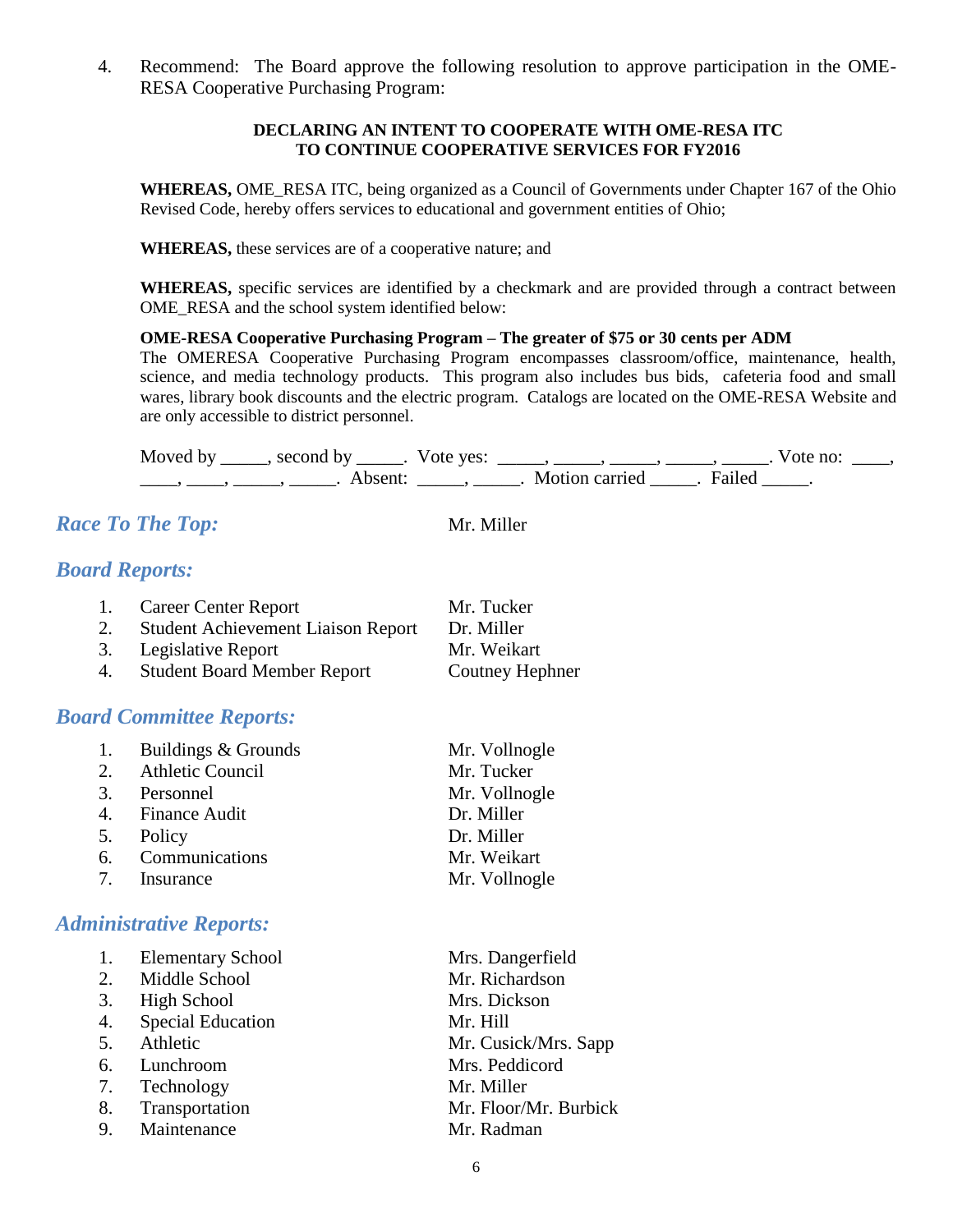### *Superintendent's Report:* Mr. Dilling

# *Superintendent's Requests/Recommendations not included in Consent Agenda:*

1. Recommend: The Board approve the Negotiated Agreement between the Crestview Local School District Board of Education and Crestview Local CEA for the period of September 1, 2015 through August 31, 2018.

Moved by  $\_\_\_\_$ , second by  $\_\_\_\_$ . Vote yes:  $\_\_\_\_\_\_\_\_\_\_\_\_\_$ ,  $\_\_\_\_\_\_\_\_\_\_\_\_\_\_\_\_\_\_\_\_\_\_\_$ . Vote no:  $\_\_\_\_\_\_\_\_$ \_\_\_\_\_\_\_, \_\_\_\_\_\_, \_\_\_\_\_\_\_. Absent: \_\_\_\_\_\_, \_\_\_\_\_\_. Motion carried \_\_\_\_\_\_. Failed \_\_\_\_\_.

2. Recommend: The Board approve the Negotiated Agreement between the Crestview Local School District Board of Education and Crestview Local OAPSE Chapter #300 for the period of August 1, 2015 through July 31, 2018.

Moved by \_\_\_\_, second by \_\_\_\_. Vote yes: \_\_\_\_\_, \_\_\_\_, \_\_\_\_, \_\_\_\_, \_\_\_\_. Vote no: \_\_\_\_\_,  $\frac{1}{\sqrt{2\pi}}$ ,  $\frac{1}{\sqrt{2\pi}}$ ,  $\frac{1}{\sqrt{2\pi}}$ ,  $\frac{1}{\sqrt{2\pi}}$ ,  $\frac{1}{\sqrt{2\pi}}$ ,  $\frac{1}{\sqrt{2\pi}}$ ,  $\frac{1}{\sqrt{2\pi}}$ ,  $\frac{1}{\sqrt{2\pi}}$ ,  $\frac{1}{\sqrt{2\pi}}$ ,  $\frac{1}{\sqrt{2\pi}}$ ,  $\frac{1}{\sqrt{2\pi}}$ ,  $\frac{1}{\sqrt{2\pi}}$ ,  $\frac{1}{\sqrt{2\pi}}$ ,  $\frac{1}{\sqrt{2\pi}}$ 

- 3. Announcement: Public comments and suggestions are requested for the use of Title VI-B and Pre-School Handicap Student grant funds. Suggestions and comments should be sent in writing to John A. Dilling, Superintendent, Crestview Local Schools, 44100 Crestview Road, Suite A, Columbiana, Ohio 44408 by June 30, 2015.
- 4. The Board grant a one (1) year limited administrative contract and fringe benefit package as per established guidelines to Karen Sapp as Assistant Middle School Principal/Athletic Director beginning July 2, 2015 through June 30, 2016; 215 work days per year and be granted a salary equal to eighty percent (80%) of her current base salary; all required reports are on file

Moved by \_\_\_\_\_, second by \_\_\_\_\_. Vote yes: \_\_\_\_, \_\_\_\_, \_\_\_\_, \_\_\_\_, \_\_\_\_. Vote no: \_\_\_\_\_,  $\frac{1}{\sqrt{2}}$ ,  $\frac{1}{\sqrt{2}}$ ,  $\frac{1}{\sqrt{2}}$ ,  $\frac{1}{\sqrt{2}}$ ,  $\frac{1}{\sqrt{2}}$ ,  $\frac{1}{\sqrt{2}}$ ,  $\frac{1}{\sqrt{2}}$ ,  $\frac{1}{\sqrt{2}}$ ,  $\frac{1}{\sqrt{2}}$ ,  $\frac{1}{\sqrt{2}}$ ,  $\frac{1}{\sqrt{2}}$ ,  $\frac{1}{\sqrt{2}}$ ,  $\frac{1}{\sqrt{2}}$ ,  $\frac{1}{\sqrt{2}}$ ,  $\frac{1}{\sqrt{2}}$ ,  $\frac{1}{\sqrt{2}}$ 

5. Recommend: The Board employ Thomas Billet as Licensed High School Teacher on a (1) one year limited contract for the 2015-2016 school year as per the CEA Negotiated Agreement as recommended by John A. Dilling, Superintendent.

Moved by \_\_\_\_\_, second by \_\_\_\_\_. Vote yes: \_\_\_\_, \_\_\_\_, \_\_\_\_, \_\_\_\_, \_\_\_\_. Vote no: \_\_\_\_\_, \_\_\_\_\_, \_\_\_\_\_, \_\_\_\_\_, \_\_\_\_\_. Absent: \_\_\_\_\_, \_\_\_\_\_. Motion carried \_\_\_\_\_. Failed \_\_\_\_\_.

6. Recommend: The Board employ Lori Yuhaniak as Licensed Elementary School Teacher on a (1) one year limited contract for the 2015-2016 school year as per the CEA Negotiated Agreement as recommended by John A. Dilling, Superintendent.

Moved by \_\_\_\_, second by \_\_\_\_. Vote yes: \_\_\_, \_\_\_, \_\_\_, \_\_\_, \_\_\_. Vote no: \_\_\_\_, \_\_\_\_\_\_\_, \_\_\_\_\_\_, \_\_\_\_\_\_\_. Absent: \_\_\_\_\_\_, \_\_\_\_\_\_. Motion carried \_\_\_\_\_\_. Failed \_\_\_\_\_.

7. Recommend: The Board approve the purchase of one new school bus from Truck Sales & Service, Inc. at the price established by the OME-RESA bus bid purchasing program.

Moved by \_\_\_\_\_, second by \_\_\_\_\_. Vote yes: \_\_\_\_, \_\_\_\_, \_\_\_\_, \_\_\_\_, \_\_\_\_. Vote no: \_\_\_\_\_, \_\_\_\_\_\_, \_\_\_\_\_\_, \_\_\_\_\_\_\_. Absent: \_\_\_\_\_\_, \_\_\_\_\_\_. Motion carried \_\_\_\_\_. Failed \_\_\_\_\_.